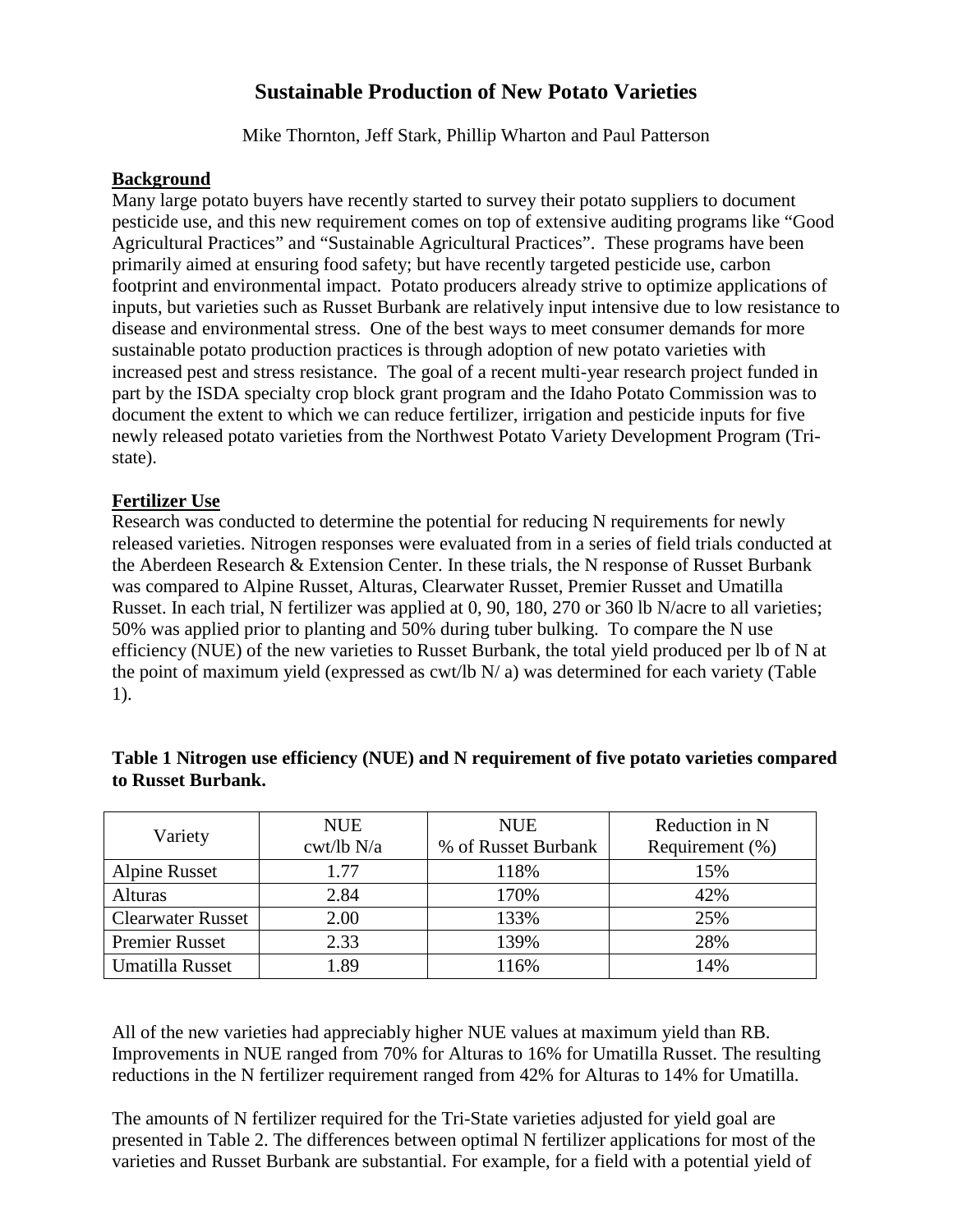600 cwt/a, Alturas would require 130 lb N/a less than Russet Burbank or a total of 20,800 lb N for a 160 acre field.

| Variety                  | <b>Yield Goal</b>           | <b>Yield Goal</b>     | <b>Yield Goal</b>     |
|--------------------------|-----------------------------|-----------------------|-----------------------|
|                          | $(400 \text{ cwt/a})$       | $(500 \text{ cwt/a})$ | $(600 \text{ cwt/a})$ |
|                          | -Nitrogen Rate (lb $N/a$ )- |                       |                       |
| <b>Russet Burbank</b>    | 240                         | 280                   | 320                   |
| <b>Alpine Russet</b>     | 200                         | 235                   | 270                   |
| <b>Alturas</b>           | 140                         | 165                   | 190                   |
| <b>Clearwater Russet</b> | 180                         | 210                   | 240                   |
| <b>Premier Russet</b>    | 175                         | 200                   | 230                   |
| Umatilla Russet          | 105                         | 240                   | 275                   |

**Table 2 N recommendations for six potato varieties adjusted for differences in nitrogen use efficiency.**

Production of Umatilla Russet, Alturas and Premier Russet in ID, OR, and WA was about 48,000 acres in 2011, potentially reducing the amount of nitrogen applied to the soil by 4.8 million pounds compared with the same acreage planted to the old standard, Russet Burbank. In 2011, the potential economic savings to NW growers was over \$3.1 million. The reduced use of nitrogen should also significantly reduce the potential for nitrate-contaminated ground water in the region.

These results show that the potential for improving the efficiency of N fertilizer use through the use of these newer potato varieties is substantial. Reducing fertilizer applications by 20-40% per unit of yield produced would not only provide a considerable economic benefit to growers but would also provide environmental benefits and contribute significantly to the sustainability of potato production systems.

### **Water Use**

Russet Burbank, Alpine Russet, Alturas, Clearwater Russet, Premier Russet, and Umatilla Russet were grown at different water application rates at the Aberdeen Research & Extension Center in 2010-2011. Each main plot was irrigated by one of the three irrigation treatments: 100% ET (20 inches) full season, 75% ET (15 in) full season, and 50% ET (10 in) full season. Evaporation was determined by using the modified Penman estimates provided through the AgriMet system. Irrigation timing was identical for each treatment, with only the length of the irrigations differing to produce the three irrigation rates. The differential irrigation treatments were applied throughout the tuber initiation and bulking stages.

Responses were mostly similar for the two years, so the 2010 data will be used to highlight the key results. All of the newer varieties produced higher US No 1 yields compared to Russet Burbank across the wide range of irrigation levels used in this study (Figure 1). With respect to total yield, Umatilla, Alpine and Premier generally produce the highest yields under severe stress. For US No 1 yields, Clearwater and Premier generally produced the highest yields under severe stress. Of the newer varieties, Alturas exhibited the greatest susceptibility to water stress due primarily to its relatively large vine and lower proportion of dry matter partitioning to the tubers. All of the newer varieties also had lower percent sugar ends than Russet Burbank (data not shown).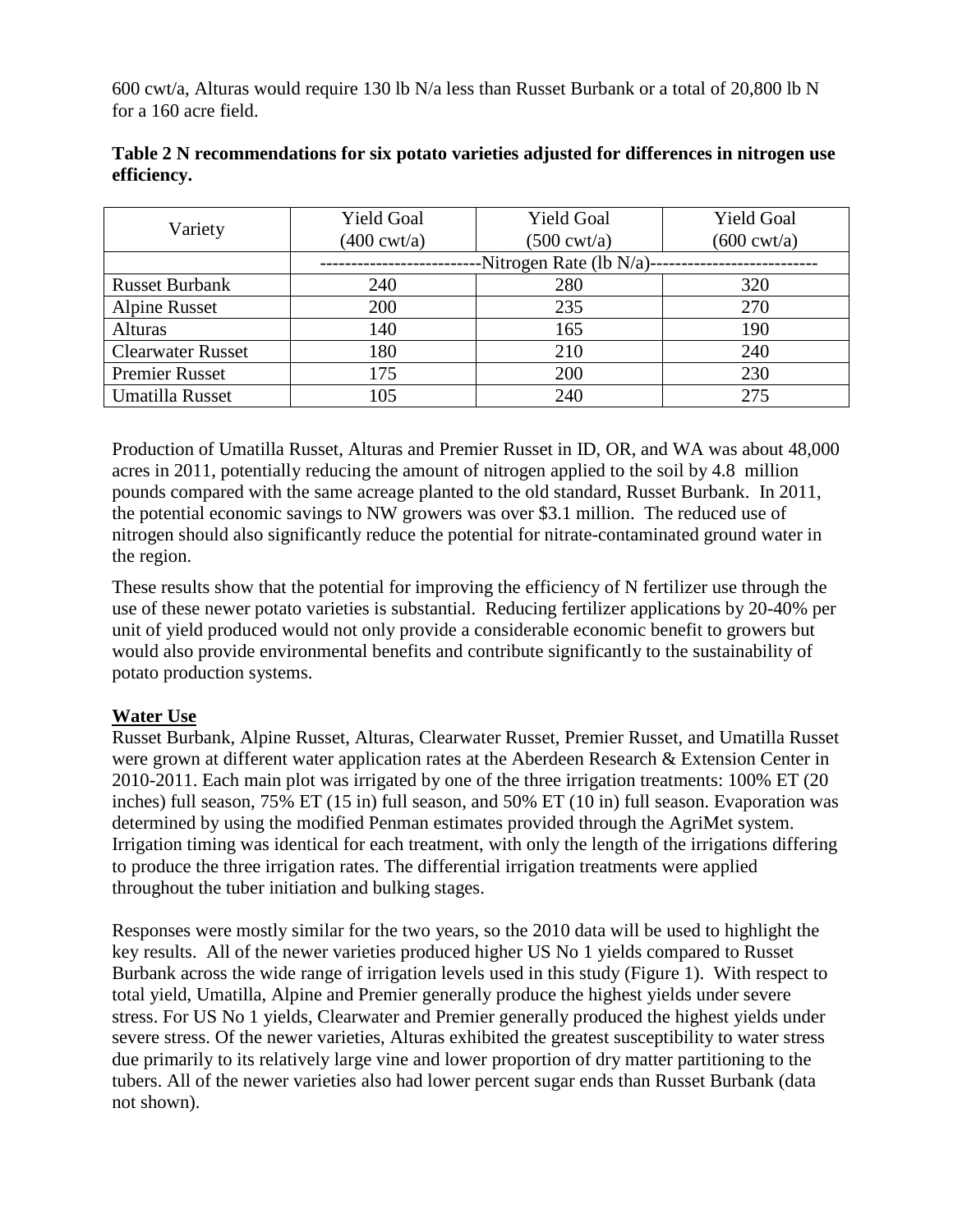

**Figure 1. Total and US No 1 Yields for six potato varieties irrigated at 50, 75 and 100% ET in 2010.**

These results show that the potential for improving water use efficiency through production of newer potato varieties is substantial. For example, Alpine, Premier and Umatilla produced approximately 18 cwt in total yield for each inch of applied water in 2010, compared to 15 cwt for Russet Burbank (a 20% improvement). Differences among varieties in the amount of applied water per cwt of US No 1 yield were even greater. Improved water use efficiency would potentially provide an economic benefit to growers in terms of reduced pumping costs, but would also provide protection from major losses in yield and quality in years when snow pack conditions or other factors result in restrictions on water availability for irrigation.

## *Pesticide Use*

Alpine, Alturas, Clearwater, Premier, and Umatilla and Russet Burbank, were planted in field trials at the University of Idaho Research & Extension Centers in Aberdeen and Parma during 2010-2011 to evaluate the interaction between varietal resistance and the number of fungicide applications or fumigant application rates required to provide disease protection. Although we measured the impact of variety and pesticide use on the incidence of a wide range of diseases, the results for early blight were most dramatic and will be highlighted here.

Alturas exhibited the most resistance to early blight at both locations, while Umatilla had the highest level of foliar infection (Figure 2). Russet Burbank was intermediate in disease incidence, but responded the most strongly of all varieties to multiple fungicide applications in terms of total yield (Figure 3). In contrast, Alpine, Alturas and Clearwater showed very little to any yield response to increasing fungicide applications. This suggests that one fungicide treatment is just as effective in preventing disease and obtaining yields as multiple fungicide applications in disease resistant varieties.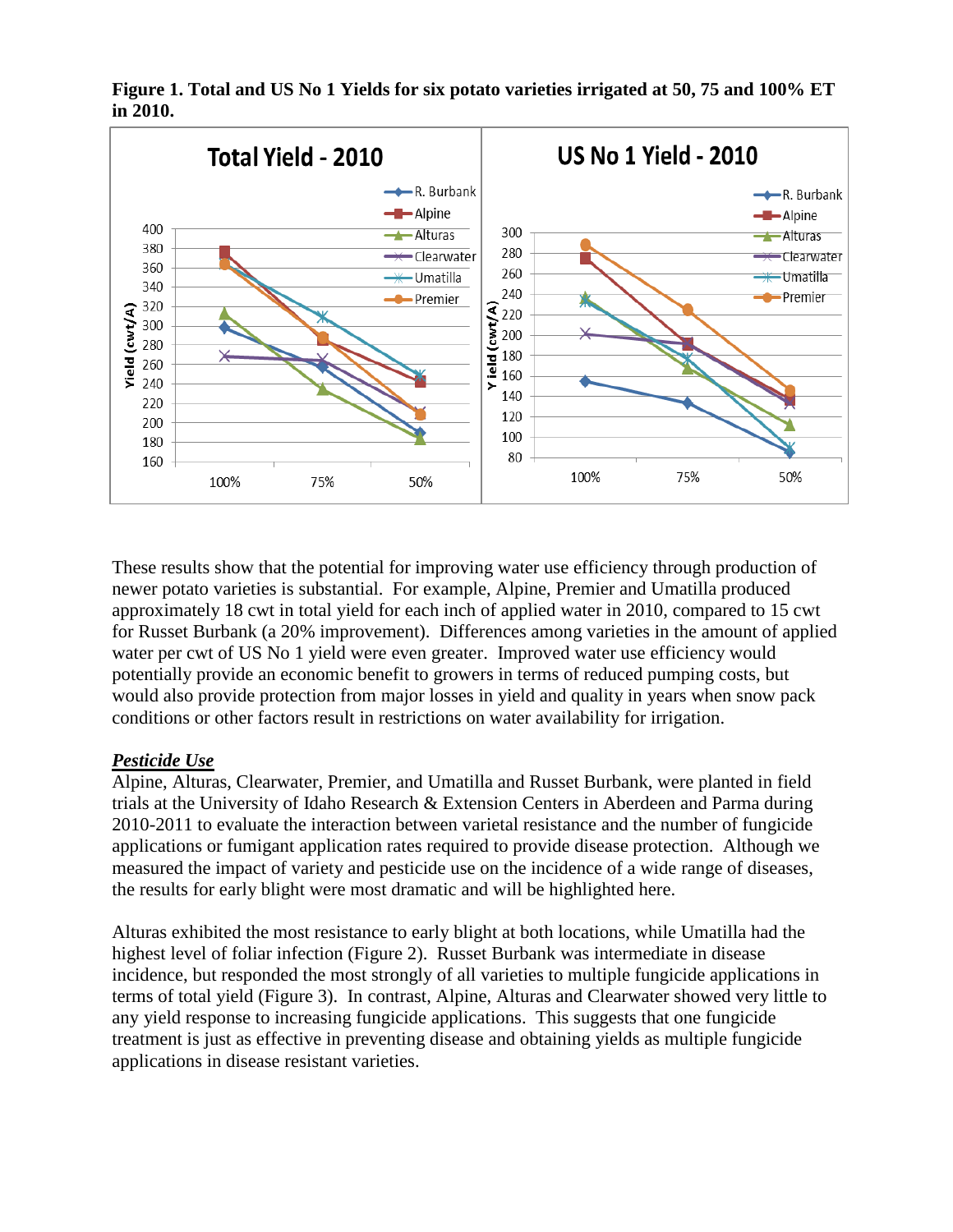**Figure 2. Incidence of foliar early blight infection (% foliage infected) in 6 potato varieties grown at Parma, ID in 2010. Evaluation dates were July 22, Aug6, Aug 20 and Sept 3.**



**Figure 3: The effect of the number of fungicide spray application on total yields (cwt/ac) of 6 potato varieties grown in 2010 trial at Aberdeen, ID. Values are the means of 3 fungicide applications and 4 replications.**